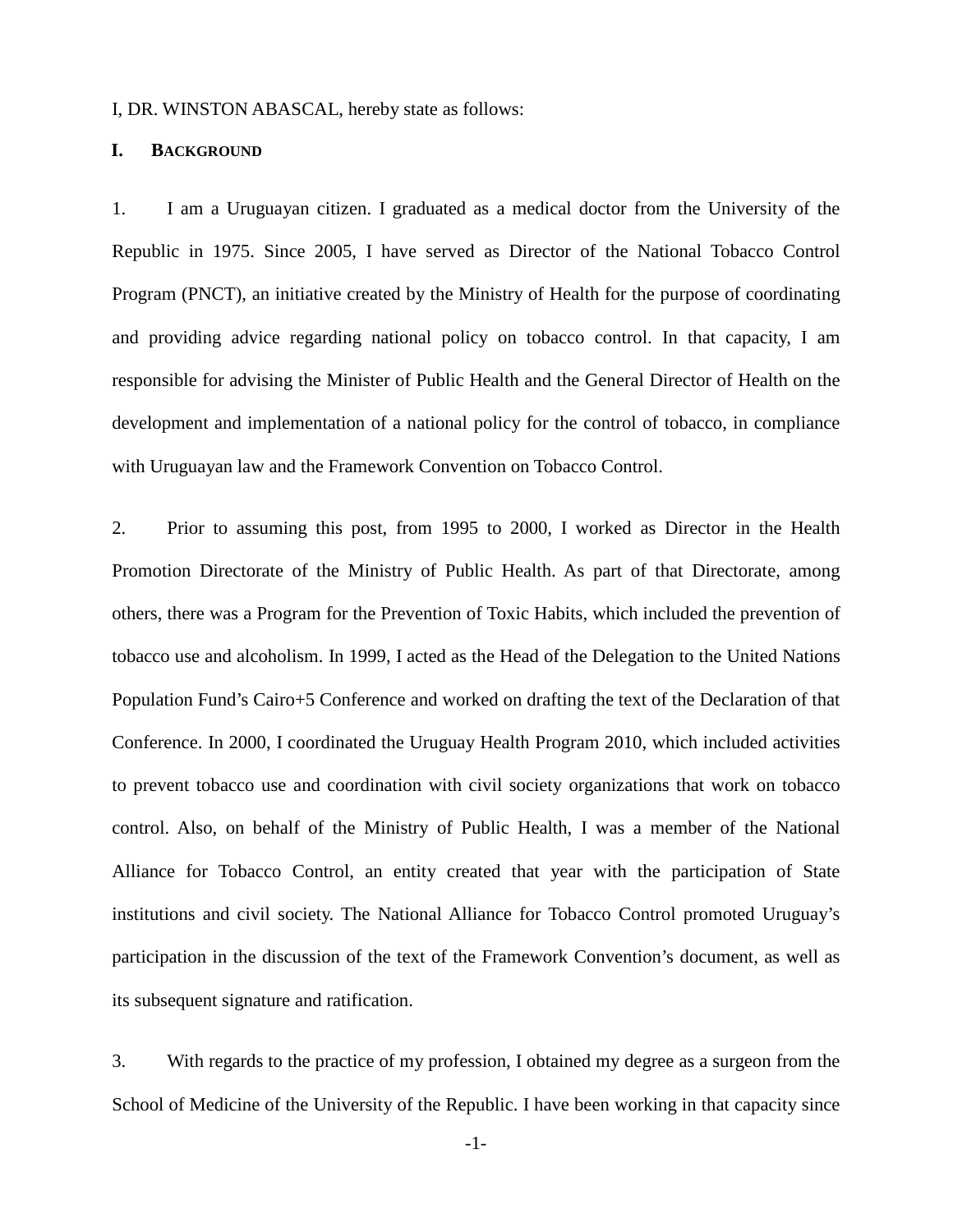then. As part of my professional practice, I often provide counsel to patients about the harmful effects of tobacco use and the benefits of quitting. From 1980 to 1982, as part of a scholarship from the Konrad Adenauer Foundation of the Federal Republic of Germany, I worked as Assistant to the Clinical Surgeon at a hospital in the city of Karlsruhe, which is part of the University of Fribourg. I then acted as an invited physician at the Venusberg Surgical Clinic of the University of Bonn in the Federal Republic of Germany. In the year 2001, I obtained a diploma in Health Services Administration from the University of Montevideo, in Uruguay.

4. In my capacity as Program Director, I collect information on smokers' tendencies, the tobacco market in Uruguay, and the actions of tobacco companies in Uruguay. I am also continually exposed to information on advances made in the global and regional discourse on tobacco control, including reports, studies, surveys and literature on the subject. In addition, I have participated, as a representative of the Uruguayan government and in my personal capacity as expert in tobacco use regulations, in international forums on tobacco control. Likewise, I have participated in many conferences on tobacco control. I have represented Uruguay in the last three Conferences of the Parties to the Framework Convention ("COP"), the COP3 Conference held in South Africa in 2008, the COP4 Conference held in Punta del Este, Uruguay in 2010, and the COP5 Conference held in Seoul, South Korea in 2012, and will participate in the next COP6 Conference, which will be held on October 13-18, 2014 in Moscow, Russia. In addition, I represented Uruguay in the MERCOSUR and Associated States' Inter-Governmental Tobacco Control Commission since its inception. Also, I have been an advisor to the Ministries of Health of Mexico, Guatemala and Ecuador, and have participated in meetings with the Health Commissions of the Mexican Congress, the National Legislative Assembly of the Federal District of Mexico, and the National Legislative Assembly of Ecuador during the development of laws on tobacco control.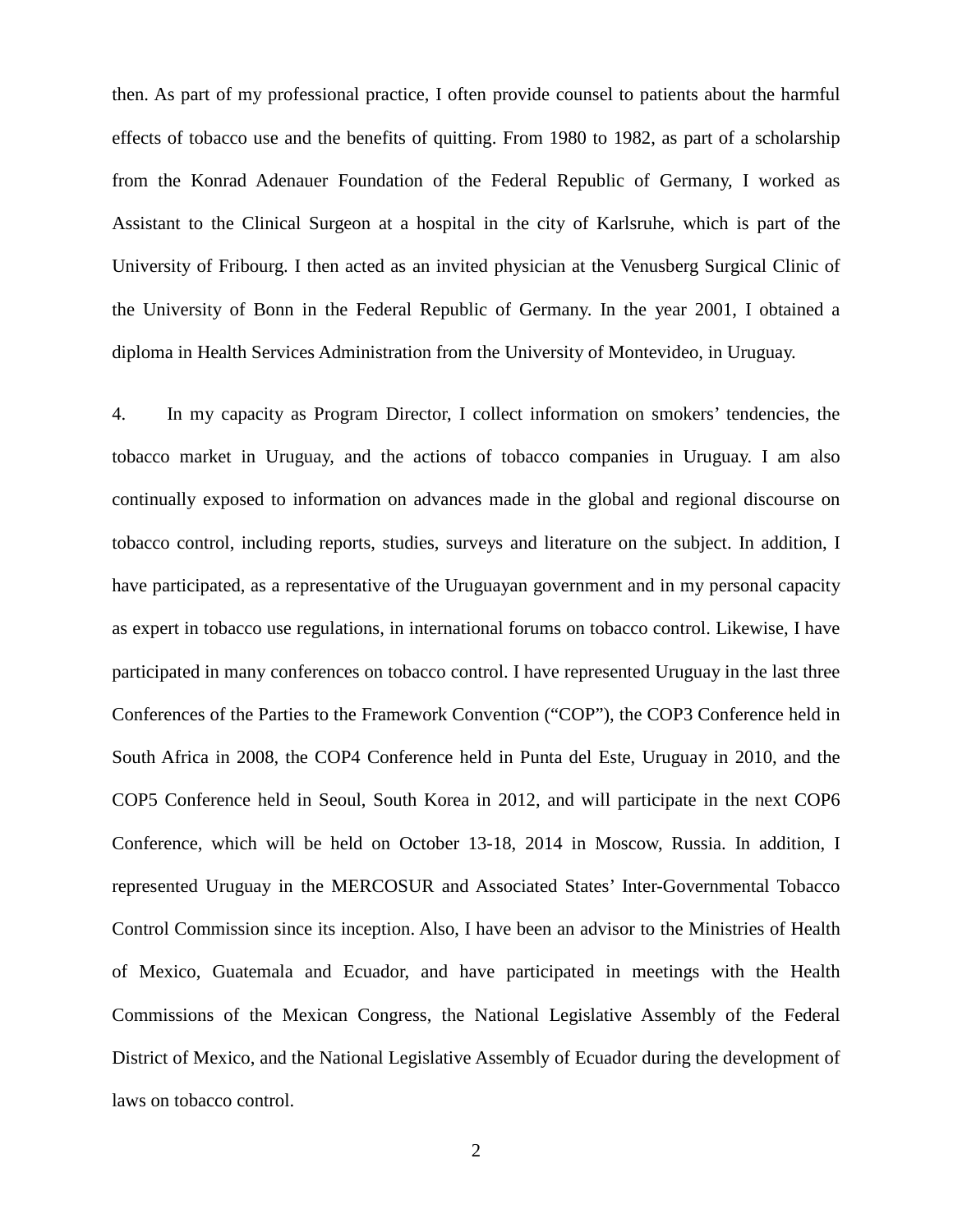## **II. THE NATIONAL TOBACCO CONTROL PROGRAM**

5. The National Tobacco Control Program (PNCT) is an agency within the Ministry of Public Health specifically focused on the national policy on the subject. I have served as Director of the Program since its inception in 2005. The Program was created after Uruguay ratified the WHO Framework Convention on Tobacco Control. As with other national programs of the Ministry, the PNCT reports to the General Directorate of Health and the Minister of Public Health. In the course of its work, the PNCT is in frequent contact with other institutions of the State and civil society.

6. After it was established, the National Program served as the representative of the Ministry of Public Health on the Tobacco Control Advisory Commission. The authorities of the Ministry of Public Health created this Commission after they ratified the Framework Convention in 2004, so that the Government could take advantage of the experience of experts who were already working in Uruguay on the issue of tobacco addiction. Since then, the Advisory Commission has historically met approximately twice a month to discuss issues regarding tobacco control in Uruguay. The dialogue with the Commission can give rise to recommendations that in some cases are submitted to the Ministry of Health for consideration. If it is found that a given proposal of the Advisory Commission is worth the attention of the Minister of Public Health, the Director of the PNCT advises the Minister's office and the General Directorate of Health accordingly. Likewise, when initiatives come from the Ministry, the PNCT frequently refers them to the Advisory Commission for consideration, not only to endorse them but also to improve or supplement them. The Commission's main objective, and that of the PNCT, is to progressively comply with the provisions of the FCTC for the purpose of protecting public health in Uruguay.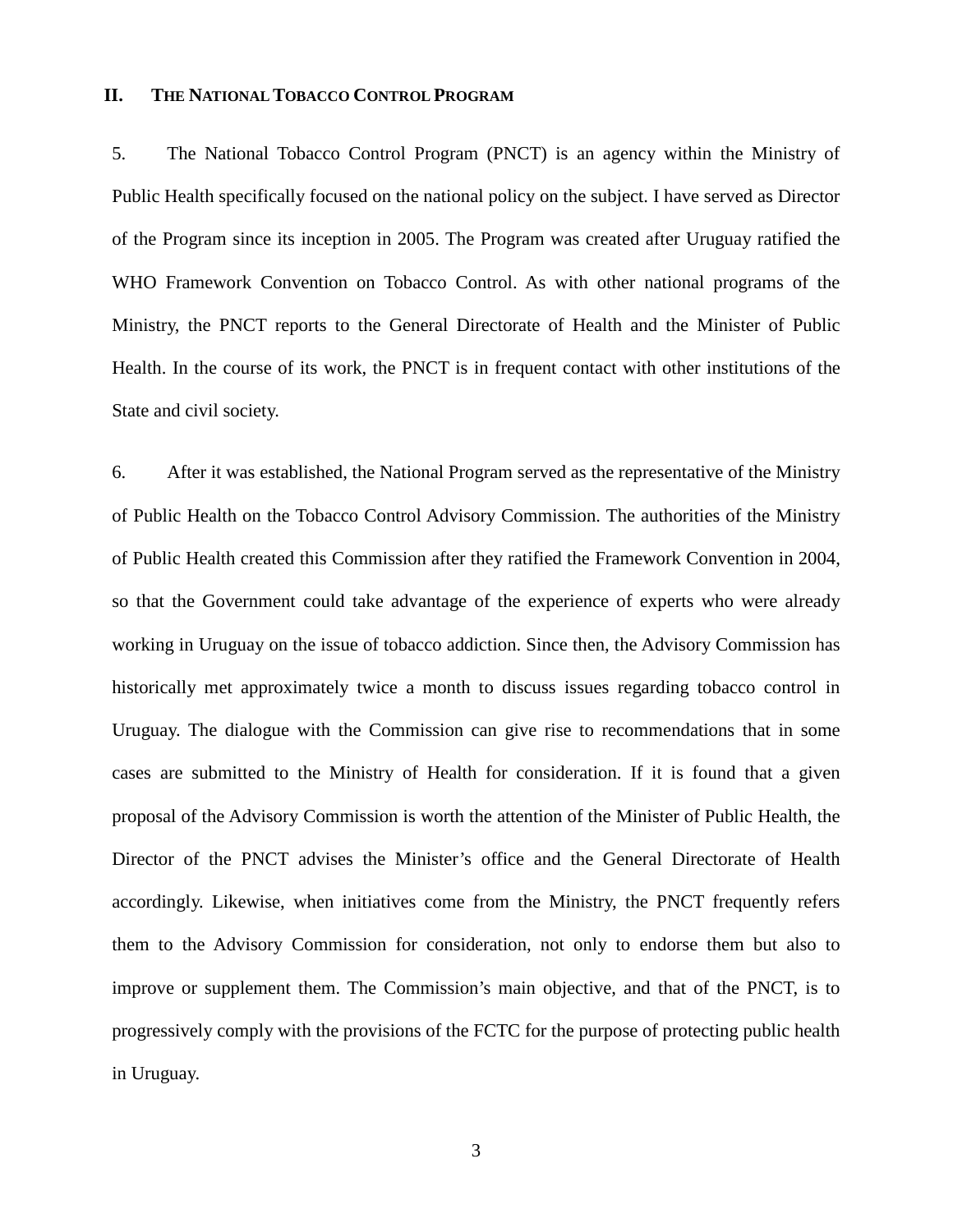#### **III. ORDINANCE 514/008: THE SINGLE PRESENTATION REQUIREMENT**

7. The Ministry and the Advisory Commission have been studying and debating the national tobacco policy for years. In fact, the PNCT and the Advisory Commission provided counsel to the Government regarding measures adopted in Decree 171/005 which, among other initiatives, prohibited the use of misleading terms, in conformity with the provisions of Article 11 of the Framework Convention.

8. After the use of misleading terms such as "*light*" was prohibited on tobacco packaging in 2005, the government and representatives of the several organizations that formed part of the Advisory Commission realized that the tobacco companies were replacing brands that included prohibited terms with new ones, the majority of which could be differentiated within the same family by their color. For instance, one could see that Marlboro Light was replaced by Marlboro Gold, and that Nevada Lights, whose box was already white, lost the term "light" but continued being identified by its white-colored pack. In addition, the companies continued extending the same brands to new varieties that were presented as cigarette options that contained less tar, which were perceived as less harmful alternatives of that brand, such as Marlboro Blue. Given that the brand families had multiple presentations that could be differentiated by elements on the packaging, including by color, the tobacco companies managed to perpetuate the misconception that some varieties of cigarettes were less harmful than others.

9. Given this situation, it was clear that action had to be taken. This problem was discussed several times by the Advisory Commission between 2005 and 2008. During the months following the approval of Law No. 18,256 in March 2008, the Commission focused on the next steps necessary to move forward and implement the law, including Article 8, which applied to this problem.

4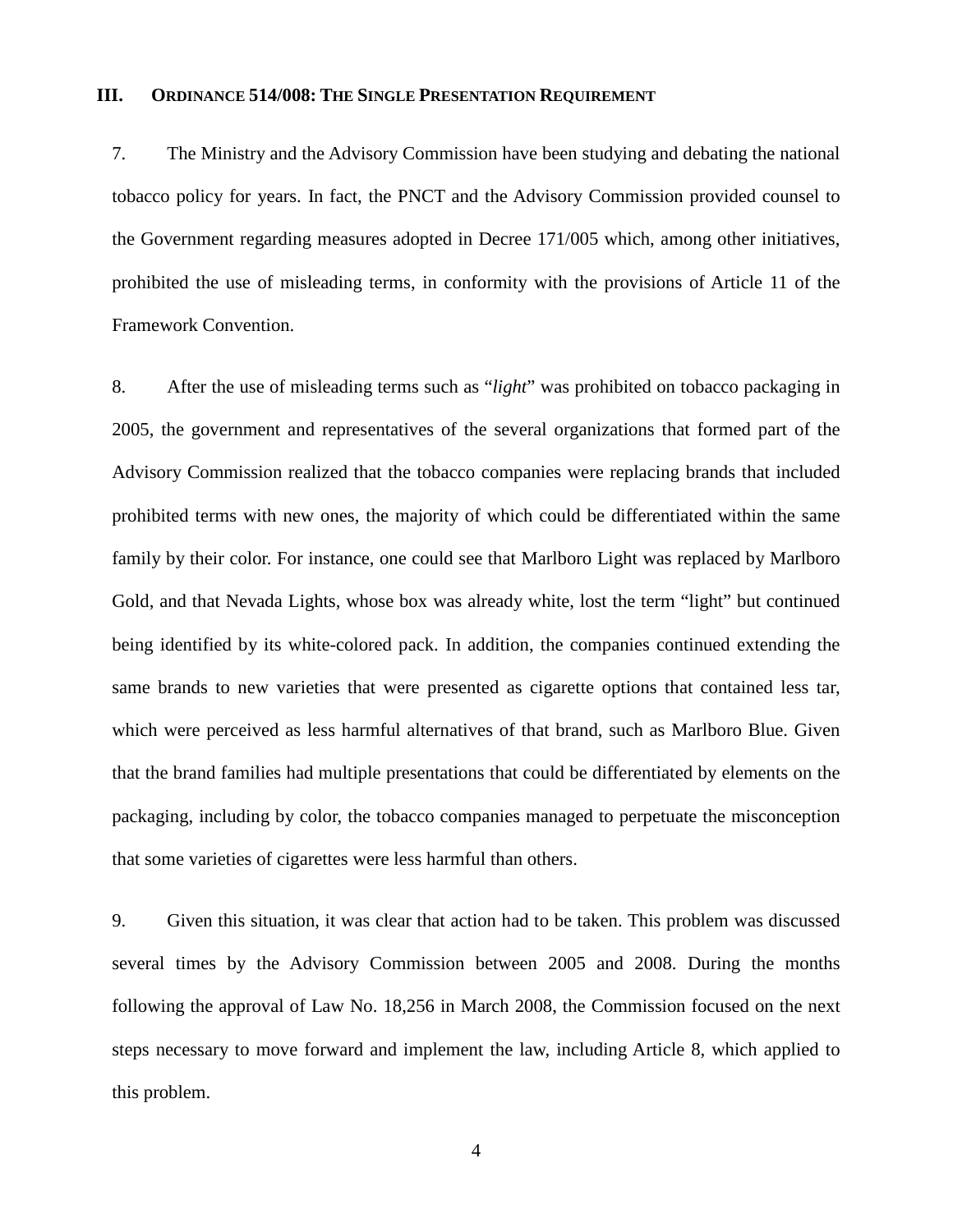10. The PNCT, in consultation with the Advisory Commission, considered several options to combat the tactics used by the tobacco companies and to implement the mandate of Article 11 of the FCTC, among them, plain packaging and single presentation by brand. During the evaluation of the options it was decided that Uruguay was not ready to adopt plain packaging, which is why it opted for single presentation.

11. We took this step as a result of the historic behavior of the tobacco industry. The fact that there were multiple variants within the same brand gave consumers the idea that one variant was less harmful than another. The single presentation requirement would respond to the deception caused by brands with prohibited terms, which the companies had simply replaced. Thus, the measure would serve to limit the companies' ability to replace brands prohibited due to their deceptive descriptors, with new ones, now based on colors and other designs. At the same time, the measure would make it more difficult for companies to continue deceiving users in the future by using the extension of their brands to position new varieties as less harmful, as they had done for many years. The colors per se were not prohibited. What we wanted to prevent with the measure was the deception related to the existence of multiple presentations of the same brand (frequently, but not always, using colors), which insinuated that some presentations were less harmful than others.

12. Once the Advisory Commission and the PNCT approved the recommendation to prohibit multiple presentations of the same brand, the proposal was presented to the Ministry of Health. In my capacity as Director of the PNCT, I discussed this recommendation with the Minister of Health, who after conferring with the Ministry's authorities, agreed with the measure. With the Minister's authorization, I sent a draft of the measure to the lawyers for the General Directorate of Health, who gave it the proper legal form. Article 3 of the Ordinance was drafted to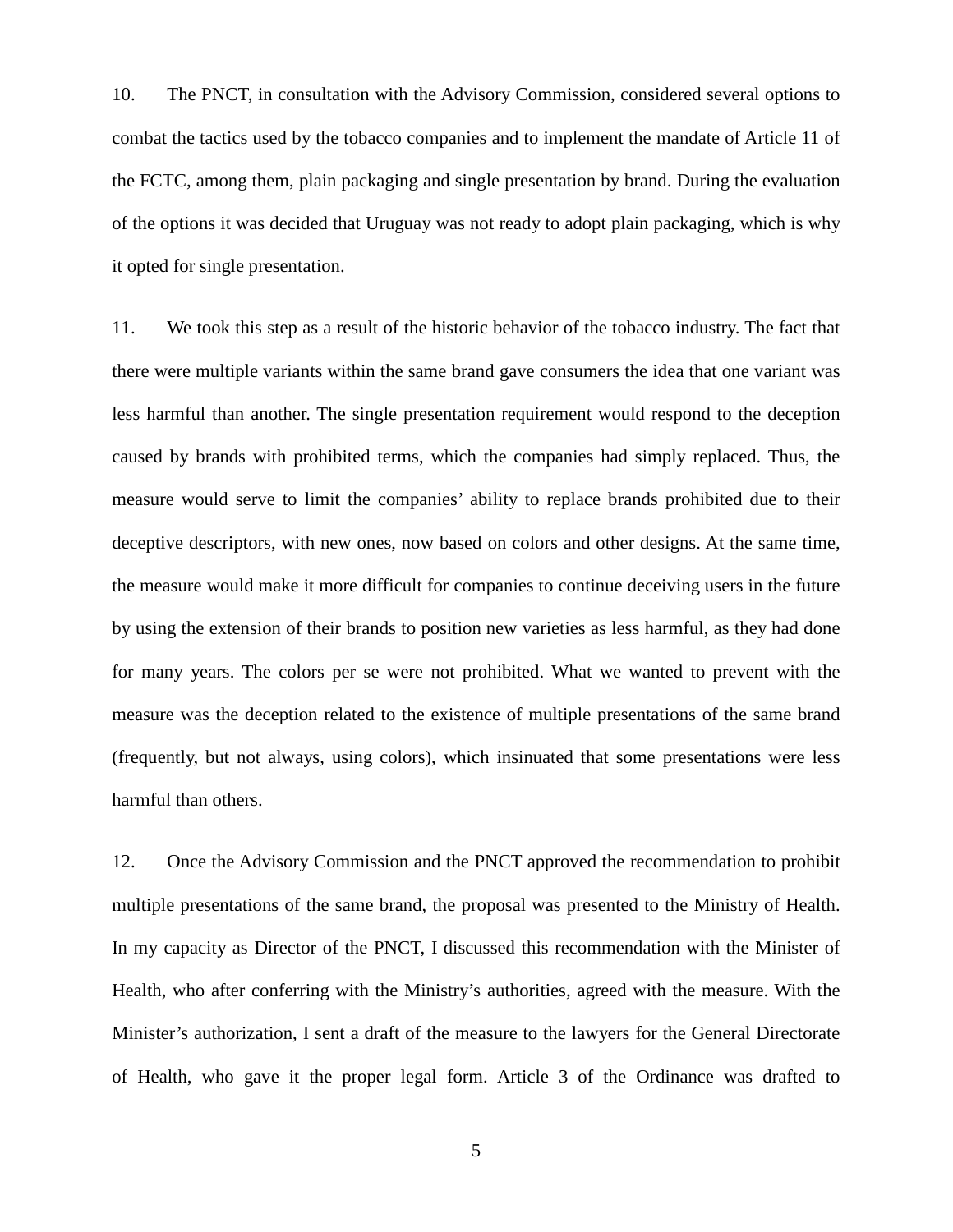incorporate the language of Article 11 of the FCTC, given that its purpose was to implement the Article. After this revision, the Minister signed it on 18 August 2008.

13. During the time in which the possibility of implementing the single presentation requirement was being discussed, I participated in several meetings with representatives of Abal Hermanos. I have read the testimonies presented by Claimants describing the conversations that took place during those meetings. I affirm that Claimants' allegations about what I stated during those meetings are incorrect. Dr. Herrera, local counsel for Abal Hermanos, alleges that I explained that I had decided to implement single presentation after I saw a smoker at a store ask for Marlboro Lights and receive Marlboro Gold in return.<sup>1</sup> I declare that this phenomenon was not only being noted by me on repeated occasions, but also by several members of the Advisory Commission and the public in general, and was discussed at length in the meetings of the Advisory Commission. It was a fact that often happened; it was not only my own experience. That is why the Advisory Commission asked the Ministry to send a Notary Public to verify that fact, which was carried out by  $PNCT<sup>2</sup>$ . This experience was not the catalyst that led to the implementation of that measure, but the marketing strategy that caused this substitution was. This marketing strategy was addressed in Article 11 of the Framework Convention, and as was seen in the fact that Uruguayans continued to be deceived into thinking that some cigarettes could be healthier than others, and in the cigarette marketing practices in Uruguay that promoted that deception. Therefore, the idea to prohibit the extension of brands was not the result of just one experience, nor was it my own invention.

 $\overline{a}$ 

<sup>&</sup>lt;sup>1</sup> First Herrera Statement,  $\P$  3 (CWS-006).

<sup>2</sup> Gabriela Sierra del Cioppo, *Notarial Records* (19 Jan. 2009) (R-206).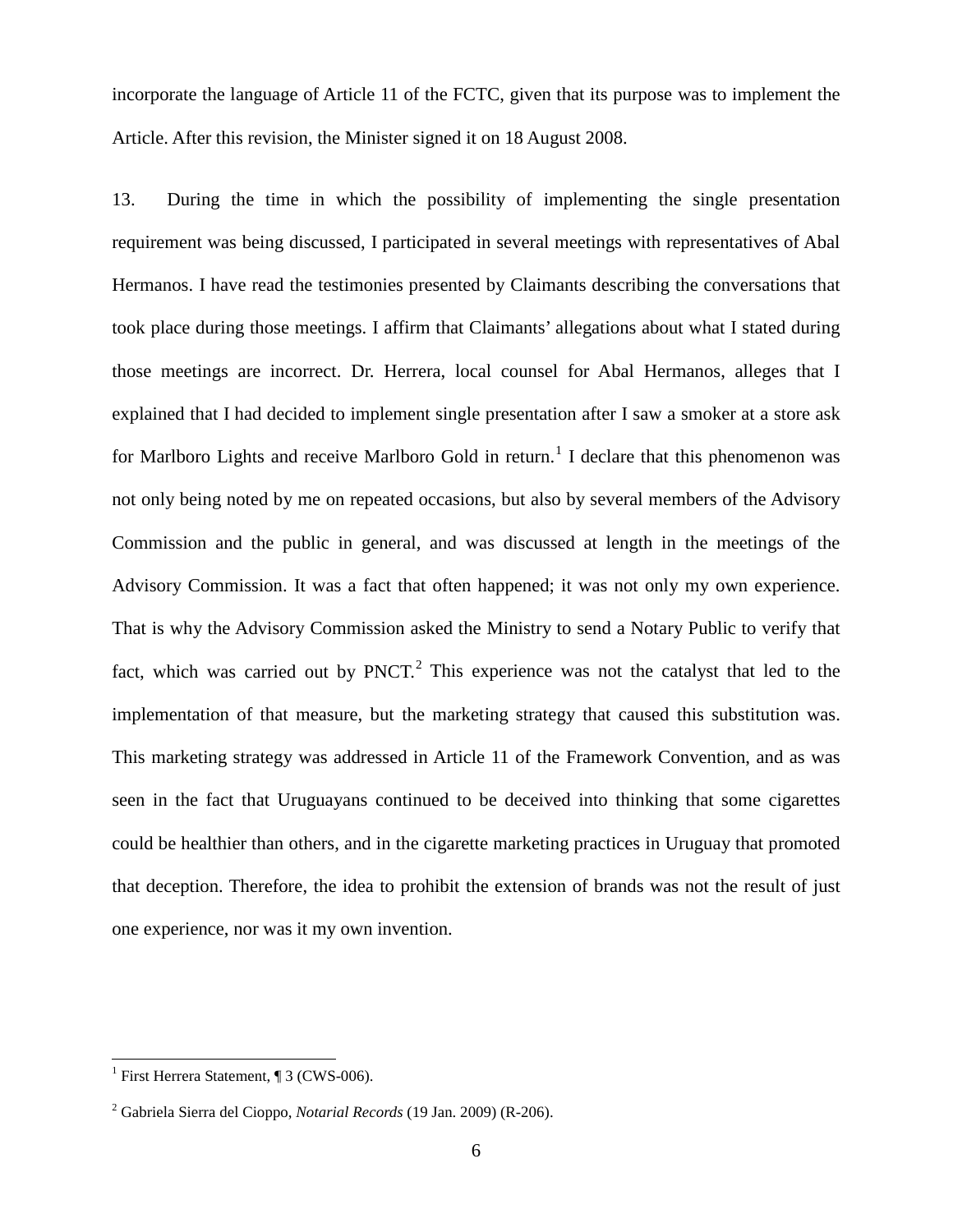14. Nor is it true that I personally drafted Ordinance 514 without any assistance from lawyers of the Ministry of Health, as Dr. Herrera contends.<sup>3</sup> Any draft Ordinance considered by the Ministry of Health and turned over to the Minister for signature is first reviewed by the lawyers in the Ministry's General Directorate of Health or in the Ministry's General Secretary's Office. This includes the draft of Ordinance No. 514.

## **IV. DECREE 287/009: 80% WARNINGS**

15. The PNCT also worked with the Advisory Commission with regard to increasing health warnings to 80%. In fact, in 2005 the PNCT and the Advisory Commission had already recommended that health warnings be increased to 50%, which was established by Decree 36/005.

16. In November 2008, the Conference of the Parties to the Framework Convention adopted the Implementation Guidelines for Article 11 of the FCTC. Based on the evidence reviewed during the course of four years since the ratification of the FCTC and before then, the Implementation Guidelines recommended that the warnings should cover more than 50% of the surface of a pack of cigarettes and as much of the surface as possible. Taking this into account, the PNCT and the Advisory Commission discussed best practices to implement warnings regarding increasing their size and adjusting their content.

17. In April 2009, the Minister of Public Health informed me that the President of the Republic had authorized us to continue our work to increase the size of the health warnings in line with the Convention's terms. In my capacity as Director of the PNCT, I brought the matter to the attention of the Advisory Commission, which had already been studying the issue of

 $\overline{a}$ 

 $3$  First Herrera Statement,  $\P$  4 (CWS-006).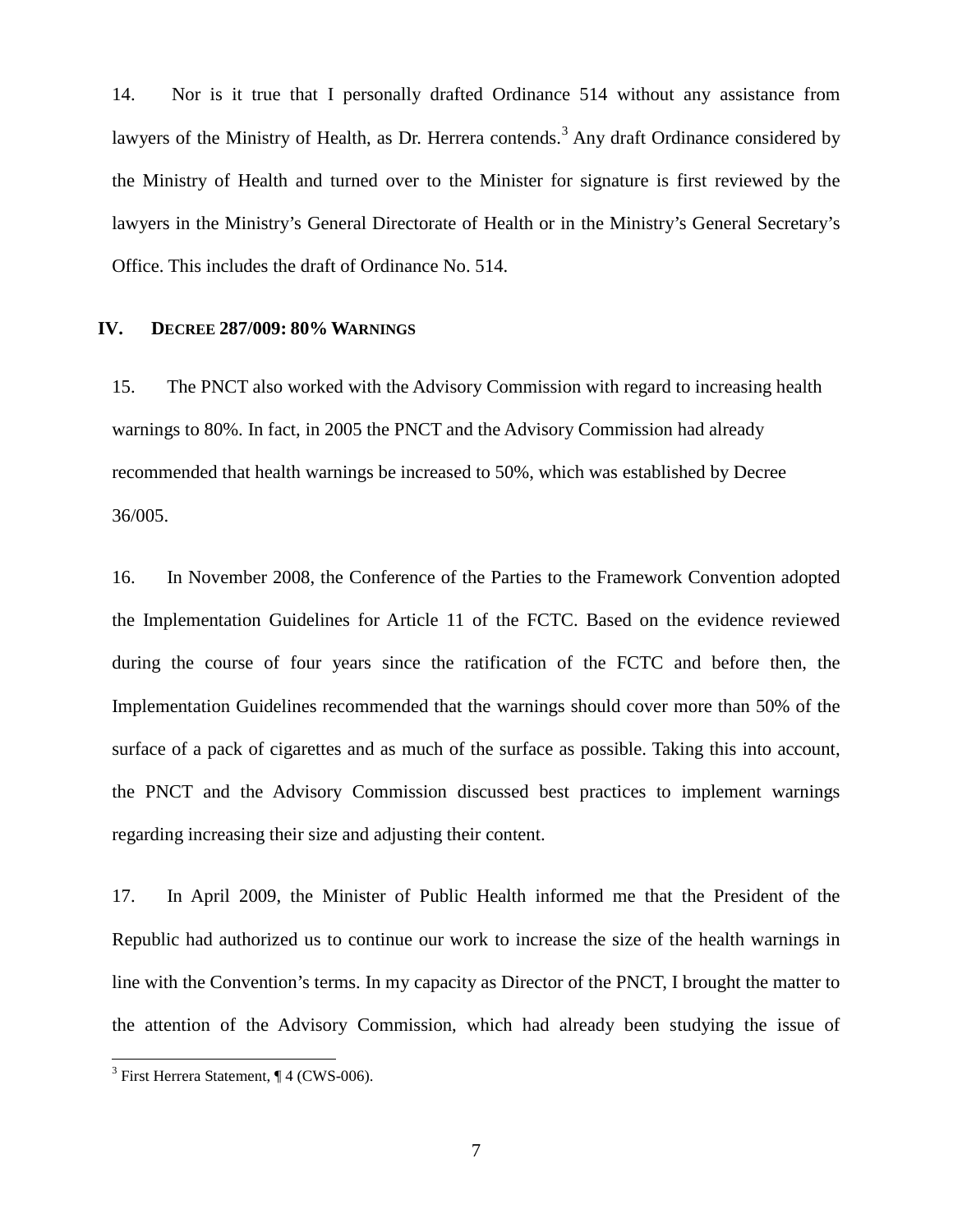improving the health warnings. In addition, we knew that one of the members of the Commission, Dr. Eduardo Bianco, had spoken with the President about this matter. During the course of discussing the options regarding the health warnings, several alternatives were addressed, including increasing them to 90% and considering plain packaging. Ultimately, the Advisory Commission agreed that the size of the health warnings should be 80%, thus providing space for the brand name on the lid of cigarette packs. The PNCT agreed with the measure; therefore, I brought the final recommendation to the attention of the Minister of Health. The Minister was also in agreement and authorized sending the proposal to the lawyers in the Directorate of Health for them to formalize the proposed decree. Once the draft decree was reviewed, it was referred to the attention of the Minister of Health for final consideration, and finally to the Executive Branch.

18. When the pictograms on the warnings were changed under Ordinance 466 some months after September 2009, in compliance with the requirement that pictograms be renewed every 12 months, the Ordinance incorporated the applicable requirements, including what had been established in Decree 287/009 and Ordinance 514/008.

19. I understand that Claimants argue that the decision to increase the size of the health warnings was a response to Mailhos' introduction of *alibi* brands to the market after the single presentation requirement entered into effect. This is not true. In the same respect, Mr. Dilley's allegation that I stated in meetings with representatives of Abal that the decision to increase the size of health warnings was a result of Mailhos' evasion of the single presentation requirement is incorrect. That was not the reason for the decision to increase the size of the health warnings. As has been confirmed by the Government on several occasions, the reason for increasing the size of the health warnings was to take a step forward in the struggle to make Uruguayans aware of the risks smoking poses to them and their families, to implement the recommendations of the FCTC,